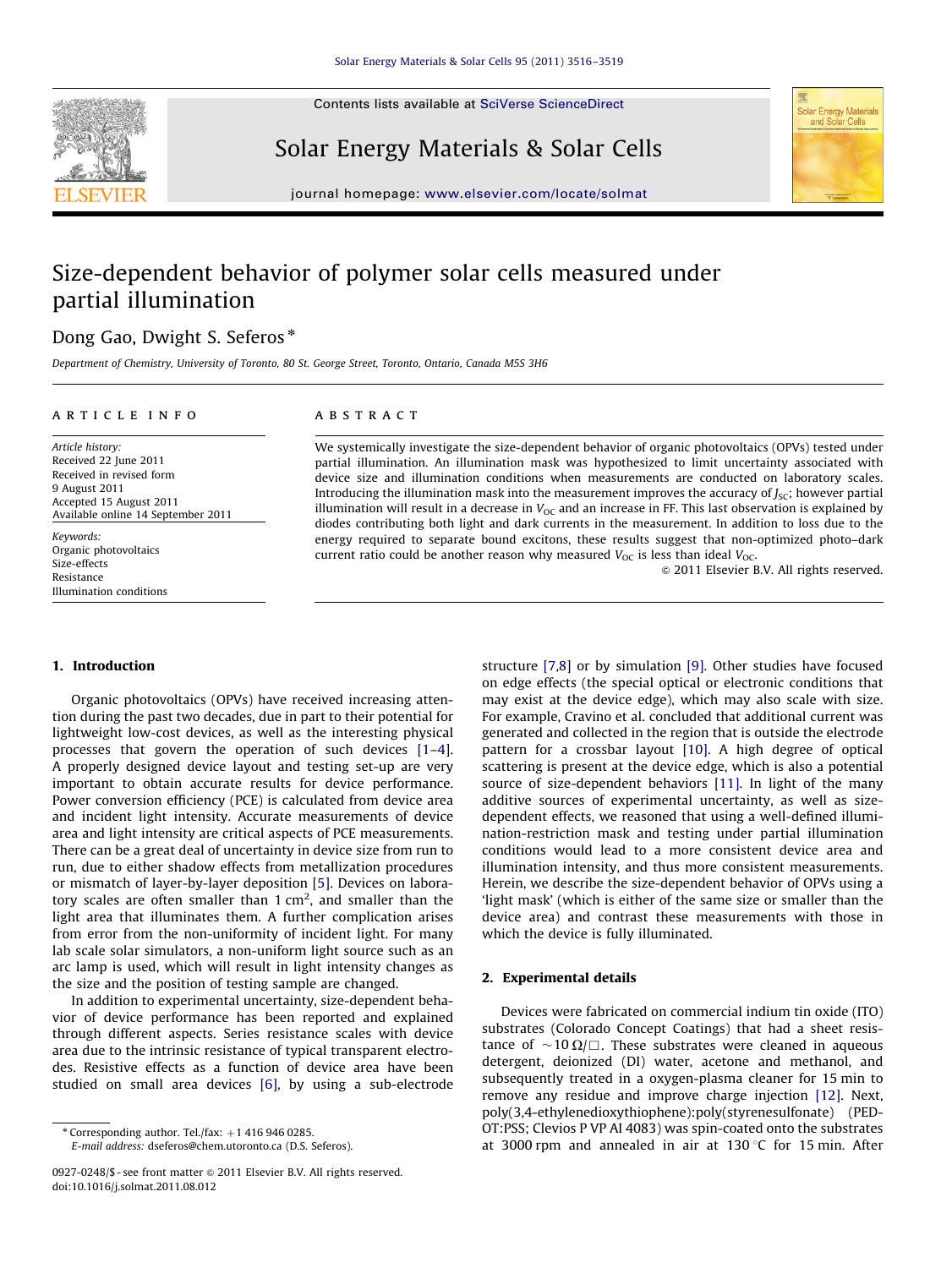annealing, substrates were transferred into a nitrogen-filled glove box, where a poly(3-hexylthiophene):[6,6]-phenyl  $C_{61}$  butyric acid methyl ester (P3HT:PCBM; 1:0.8 wt. ratio) blend was coated at 500 rpm and dried at room temperature for 24 h. Finally, a 1 nm LiF layer and a 100 nm Al anode were thermally deposited through shadow masks at  $\sim$ 10 $^{-6}$  Torr. The size of LiF mask was larger than that of Al to avoid mismatch. Device areas, as defined by the area of circular Al anode, were varied from 0.07 to 0.50 cm<sup>2</sup>. I–V characteristics were measured using a Keithley 2400 source meter under simulated AM 1.5G conditions with a power intensity of 100 mW/cm<sup>2</sup>. The mismatch of simulator spectrum was calibrated using a Si diode with a KG-5 filter. EQE spectra were recorded and compared with a Si reference cell that is traceable to the National Institute of Stands and Technology. The areas of devices and masks were measured using an optical microscope. For restricted illumination measurements, a thin (0.2 mm) circular metal mask was placed in contact with the glass side of the device. The mask was dyed black to suppress light reflection.

#### 3. Results and discussion

We will first describe devices ranging in size (0.07, 0.20 and 0.50 cm<sup>2</sup>) that were measured under full illumination. Typical  $J-V$ curves and device output characteristics are given below (Fig. 1; Table 1). Statistic boxes for a total of 24 devices are given (Fig. 2). The devices used in our study operate with reasonably repeatable efficiency  $(\sim\!3\%)$  for a polymer solar cell comprised of a P3HT:PCBM blend [\[3,13](#page--1-0)]. We chose a series of devices with repeatable performance for further discussion. In these experiments, we observe a large decline in the short circuit current  $(J<sub>SC</sub>)$ for the largest device  $(0.50 \text{ cm}^2)$ , which we attributed to non-



Fig. 1. J-V characteristics of fully illuminated OPV devices with 0.07 (black squares), 0.20 (red circles) or 0.50 cm<sup>2</sup> (blue triangles) area and  $I-V$  curves for ideal devices (black, red or blue line for 0.07, 0.20 or 0.50 cm<sup>2</sup> area, respectively) normalized for resistance. Inset: picture of devices with different sizes on the same substrate. (For interpretation of the references to color in this figure legend, the reader is referred to the web version of this article.)

Table 1

Summary of fully illuminated device characteristics. All devices were fabricated on the same substrate.

| Device area<br>(cm <sup>2</sup> ) | $R_{\rm c}$           | Jsc<br>$(\Omega \text{ cm}^2)$ (mA cm <sup>-2</sup> ) (V) | $V_{OC}$             | FF<br>(%)                              | <b>PCE</b><br>(%) | <b>Illumination</b><br>intensity<br>(mW/cm <sup>2</sup> ) |
|-----------------------------------|-----------------------|-----------------------------------------------------------|----------------------|----------------------------------------|-------------------|-----------------------------------------------------------|
| 0.07<br>0.20<br>0.50              | 2.86<br>6.27<br>10.76 | 8.20<br>8.45<br>742                                       | 0.58<br>0.58<br>0.58 | 65.92 3.14<br>62.00 3.04<br>59 31 2 55 |                   | 100<br>90                                                 |



Fig. 2. Statistics for PCE, FF,  $J<sub>SC</sub>$  and  $V<sub>OC</sub>$  as functions of device area.

uniformity of the light intensity. To confirm this, light intensity within different areas was recalibrated by measuring the power output of light beam through light masks of the same size as those of these devices, as well as by testing the intensity at different positions from the center of the beam spot ([Table S1\)](#page--1-0). For devices equal to or less than 0.20  $\text{cm}^2$  in area, light intensity is 100 mW/cm<sup>2</sup>  $\pm$  2.5%, while intensity decreases to 90 mW/cm<sup>2</sup> for  $0.50$  cm<sup>2</sup> devices. These results show that recalibrating optical output power for a given device size is very important.

In fully illuminated devices, we also observe a significant decrease in fill factor (FF) when the device size is increased, while the open circuit potential  $(V_{OC})$  is constant for all areas examined. The difference in light intensity noted above is not sufficient to account for this effect, and the discrepancy was further attributed to resistance. To investigate the influence of resistance, we determined series resistance  $(R_s)$  from device dark current under high bias. The distance between the two charge collecting probes, one on the edge of ITO substrate and the other on the center of Al electrode (d', [Fig. 4](#page--1-0) inset), is different for each device, and varies from 7.3 to 17.7 to 10.0 mm for 0.07, 0.20 and 0.50 cm<sup>2</sup> area devices, respectively. However this appears to be a very minor source of resistance since  $R_s$  declines linearly with device area, rather than probe position [\(Fig. 3](#page--1-0)a). The measured  $R_s$  was substituted into an equivalent circuit model of the OPV devices [\[14\],](#page--1-0) where the total voltage of the equivalent diode  $(V_D)$  is defined as:

$$
V_{\rm D} = V - J R_{\rm s} \tag{1}
$$

and

$$
J = J_0 \left[ \exp\left(\frac{V_D}{nk_B T}\right) - 1 \right] + \frac{V_D}{R_P} - J_{ph} \tag{2}
$$

After normalizing the measured J–V curves for voltage lost from  $R_s$ ,  $J-V_D$  characteristics for 'ideal' devices (equivalent to devices without series resistance tested under the experimental illumination conditions) show almost identical FF. Compared with the experimental  $J_{SC}$ , the ideal  $J_{SC}$  is almost unchanged, but the PCE is increased due to a larger FF. The PCE loss from FF is less than 5% for the small device  $(0.07 \text{ cm}^2)$ , but almost 15% when device area is  $0.50 \text{ cm}^2$  ([Fig. 3](#page--1-0)b). Power loss cannot be ignored